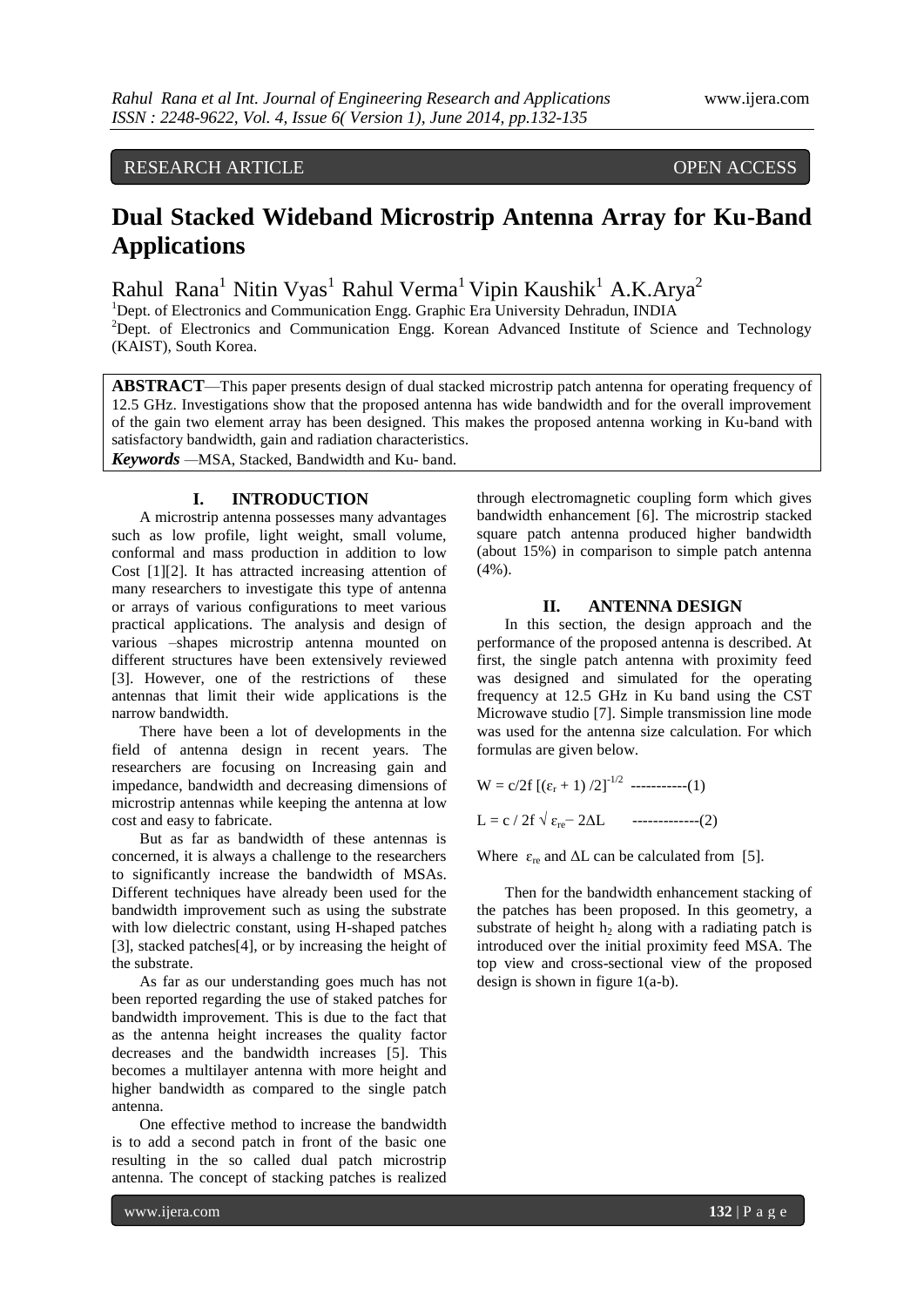



Fig. 1: Dual staked antenna (a) Top view (b) Side view

Then for the overall gain enhancement a two element array is designed and shown in figure 2(a-b)





Fig. 2: Dual staked antenna array (a) Top view (b) Side view

After that antenna array design work is carried out. The configuration of the array contains two radiating element (1x2) separated by the substrates. Then simulated using the same CST microwave studio[6]. The main feed line impedance  $(Z_1)$  selected initially is  $50\Omega$  which is further divided into two  $100Ω$  impedance  $(Z<sub>2</sub>)$  lines.

All the optimised parameters for the proposed designed and array feeding network is given in table 1 and table 2 respectively..

Table 1: Design parameters of array of stacked MSA.

| S. | Parameter      | Notation              | Experimenta                 |
|----|----------------|-----------------------|-----------------------------|
| no | description    |                       | 1 value                     |
| 1  | of<br>Size     | $L \times W \times h$ | $45.5 \times 8 \times 1.52$ |
|    | substrates     |                       | 4                           |
|    |                |                       | mm <sup>3</sup>             |
| 2  | Dielectric     | $\varepsilon_{\rm r}$ | 1.5                         |
|    | constant<br>of |                       |                             |
|    | substrates top | $\varepsilon_{r1}$    | 2.33                        |
|    | and bottom     |                       |                             |
| 3  | Size of lower  | $Lp\times Wp\times t$ | $6\times12\times0.001$      |
|    | patch(Lp,Wp),  |                       | $5 \text{ mm}^3$            |
|    |                |                       |                             |
|    | size of upper  | $Lp_1\times Wp_1$     | $6.5\times6\times0.001$     |
|    | patch,         | $\times t$            | $5 \text{ mm}^3$            |
|    | $(Lp_1wp_1)$   |                       |                             |
| 4  | Size of feed   | $L_f \times W_f$      | $13.9\times 0.5$            |
|    | line           |                       | mm <sup>2</sup>             |
| 5  | Resonant       | $f_{\rm r}$           | 12.5 GHz                    |
|    | frequency      |                       |                             |

Table 2: Design parameters of the feeding network

| S.n. | Parameter    | 1x2 Element |
|------|--------------|-------------|
|      | (mm)         | Array       |
|      | $L_1, W_1$   | 45.5,34     |
|      | $Wf_1, Wf_2$ | 0.5, 8      |
|      |              | 23.6        |

#### **III. RESULTS AND DISCUSSIONS**

The proximity feed antenna is designed and simulated in CST microwave studio. Optimized S|11| parameter is found to be -34 dB with the bandwidth is 2.68 GHz as shown in fig. 3 (a)

www.ijera.com **133** | P a g e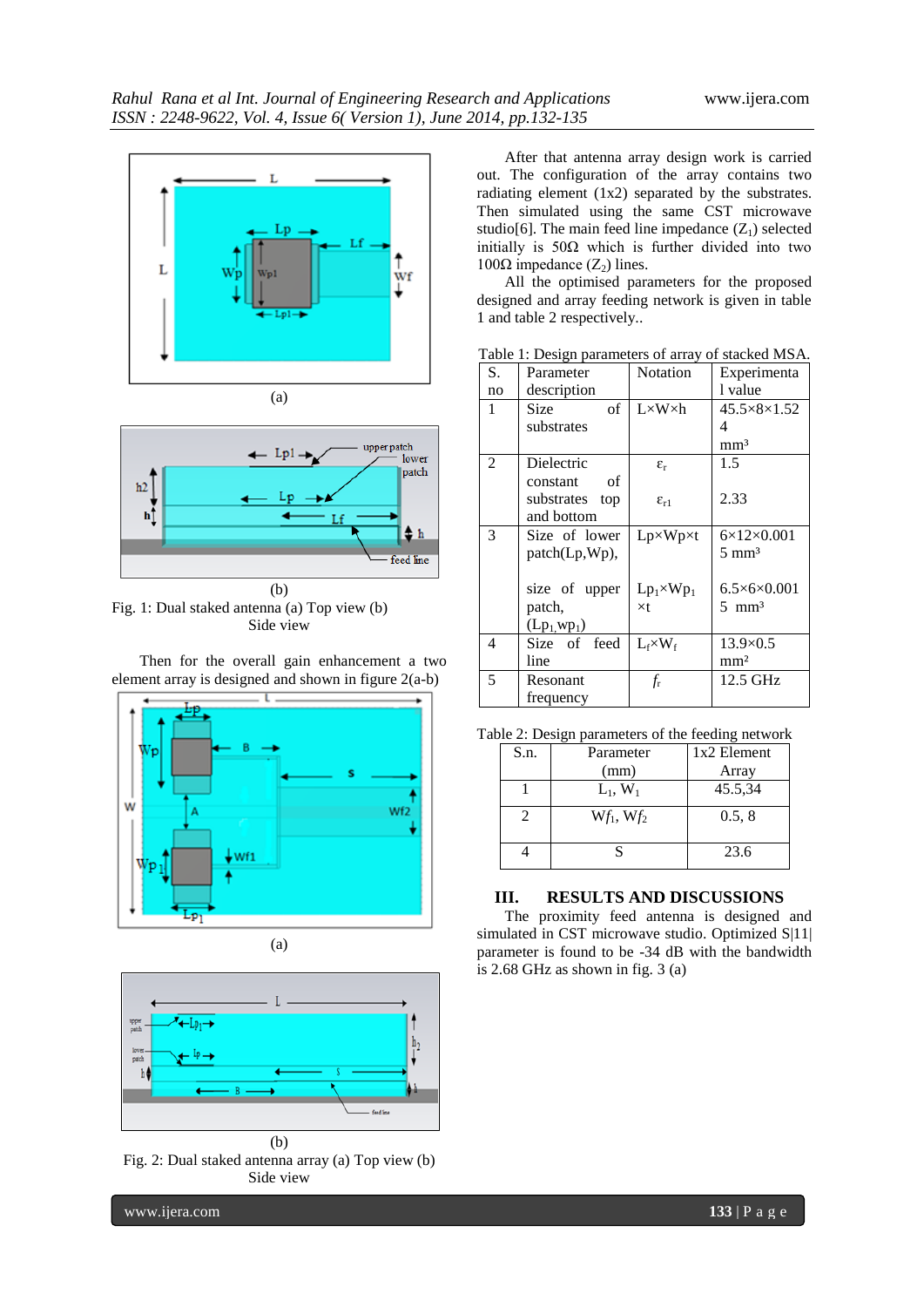









Then a stacked proximity is designed and simulated in CST microwave studio. Optimized S|11| parameter is -80 dB with the bandwidth is 3.5 GHz and gain obtained is 8.24 dB. The results are shown in fig  $3(b)$ , and fig  $4(a)$  and fig  $5(a)$ 





Then for the further improvement of the gain, array has been designed and simulated in CST microwave studio. The S|11| parameter is -43dB and the gain is improved to 11.57 dB, shown in fig  $3(c)$ and fig  $5(a)$ .



Fig. 5: Radiation pattern dual stacked array (a) at  $\alpha$ =0

#### **IV. CONCLUSION**

At first a proximity feed antenna is designed and then stacking of the patches is done to enhance the bandwidth of the antenna and leads to the bandwidth improvement from 2.88 GHz to 3.5 GHz. Further enhancement of the gain, array has been designed and a gain improvement from 6.9 dB to 11.6 dB is achieved shown in table 3. It is found that all the designs are working in Ku-band for operating frequency 12.5 GHz and making the MSAs suitable for satellite and radar communications.

|  |  | Table 3: Comparison of results. |
|--|--|---------------------------------|
|  |  |                                 |

| Parameters             | Proximity<br>feed | Stacked<br>antenna | Stacked antenna<br>array |
|------------------------|-------------------|--------------------|--------------------------|
| Bandwidth              | 2.68 GHz          | 3.5 GHz            | $\sim$ 3.5 GHz           |
| Gain                   | 4.6 dB            | $6.9$ db           | $11.6$ db                |
| Operating<br>frequency | 12.5 GHz          | 12.5 GHz           | $12.5$ GHz               |